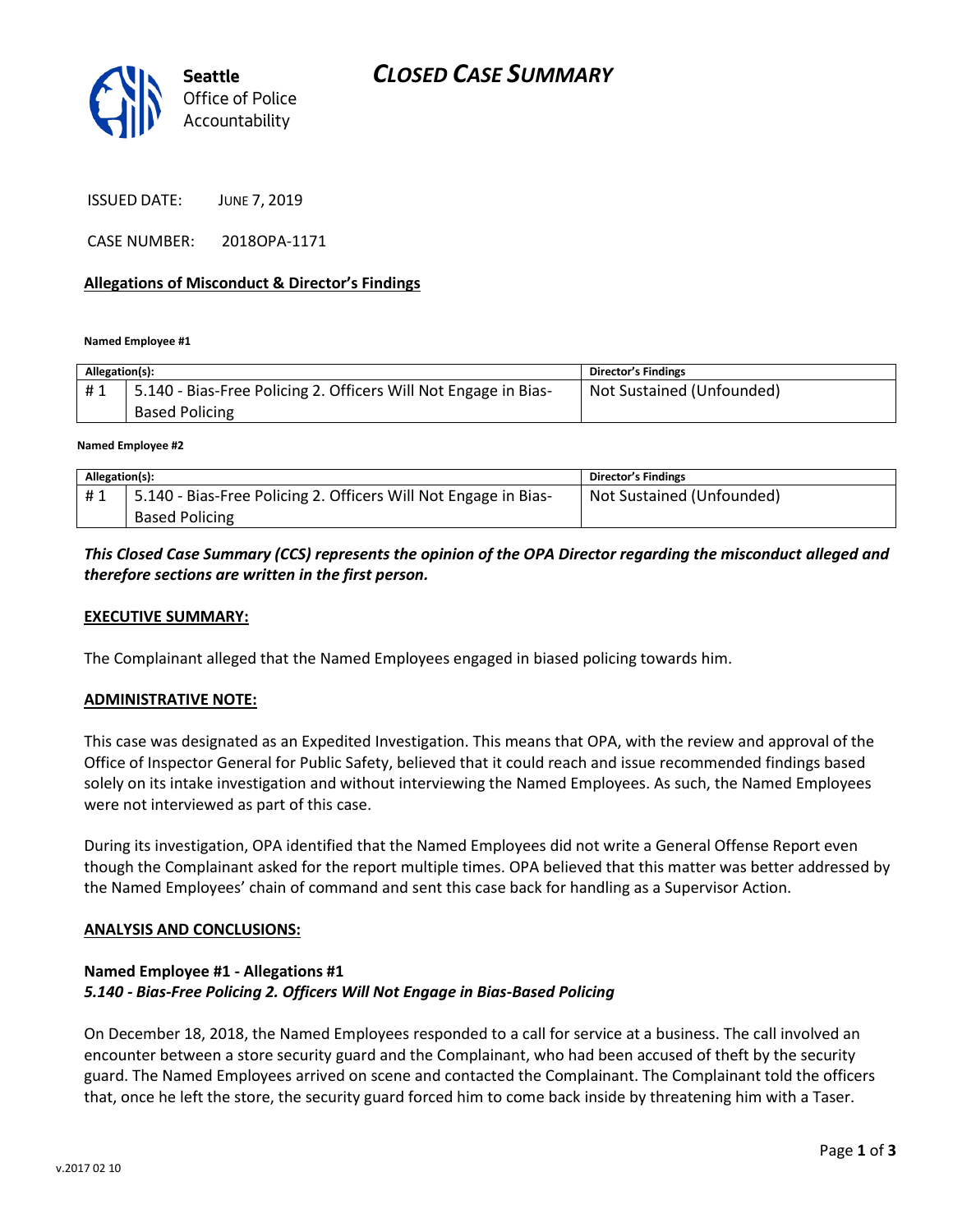**Seattle** *Office of Police Accountability*

# *CLOSE CASE SUMMARY*

OPA CASE NUMBER: 2018OPA-1171

Named Employee #1 (NE#1) spoke to the security guard who told them that he observed the Complainant take a bottle off of a shelf and then walk out of the store. The security guard approached the Complainant and asked him if he paid for the bottle. He said that the Complainant became angry and "got loud." The security guard stated that he moved backwards and took out his Taser. He then asked the Complainant to reenter the store to prove that he paid for the bottle.

After speaking with the security guard, NE#1 returned to where the Complainant was standing and told him what had occurred seemed to be a misunderstanding. The Complainant disagreed and asked multiple times for a report to be generated concerning the incident. The Complainant said that he wanted the report because the store manager told him that the store did not have its own reporting system. NE#1 indicated that there was no report that could be written given that, in NE#1's opinion, no crime had occurred. After further discussion, Named Employee #2 (NE#2) offered to add some notes to the call to explain what had occurred. This did not appear to satisfy the Complainant who remained frustrated.

After this incident, the Complainant initiated this complaint with OPA. He alleged that the officers failed to write him a report when he asked. He further contended that the officers looked up his personal information and, when they determined that he was homeless, they treated him unfavorably as a result.

Even though the Complainant made this complaint anonymously via OPA's online complaint form, OPA was successful in contacting him and he agreed to be interviewed. The Complainant told OPA that, in reference to his allegation about biased policing, he was particularly bothered by a comment made by NE#2. Specifically, the Complainant referenced the following statement that he attributed to NE#2: "Nobody's saying the fault is on you. That may have been the case in the past for [the Complainant], but that's not the case today. Okay? And you understand what I'm saying." The Complainant claimed that he was then escorted out of the store by NE#1 and NE#2, and that it made him feel like he did not have any rights. The Complainant stated that it seemed to him that NE#1 and NE#2 looked at him and saw someone who is off the streets, and they judged him based on that bias. The Complainant stated that he knows that NE#1 and NE#2 looked up some information about him on their handheld computer and wondered if there was some sort of notification in SPD's system about the Complainant's previous homelessness status. When OPA asked the Complainant whether he had any outstanding warrants and if he thought NE#2 may have viewed that on his computer when he made that comment, the Complainant stated that NE#2's comment was inappropriate regardless of anything that may or may not have happened in the Complainant's past. In terms of a resolution to this issue, the Complainant stated that he would like NE#1 and NE#2 receive additional sensitivity training. The Complainant also stated that regardless of whether a person has a million or three dollars in the bank, the officers should treat people the same way, and that it should be done with patience.

OPA reviewed the BWV associated with this incident. During its review, OPA determined that NE#2 appeared to run the Complainant's name through SPD's system after the Complainant provided NE#2 with his information. It also appeared that NE#2 discovered that the Complainant had a \$1,500 outstanding misdemeanor theft warrant from February 2018; however, NE#2 never acted on or explicitly referenced that warrant in his discussions with the Complainant. OPA confirmed that, at the time of this incident, the Complainant had an outstanding and active misdemeanor warrant.